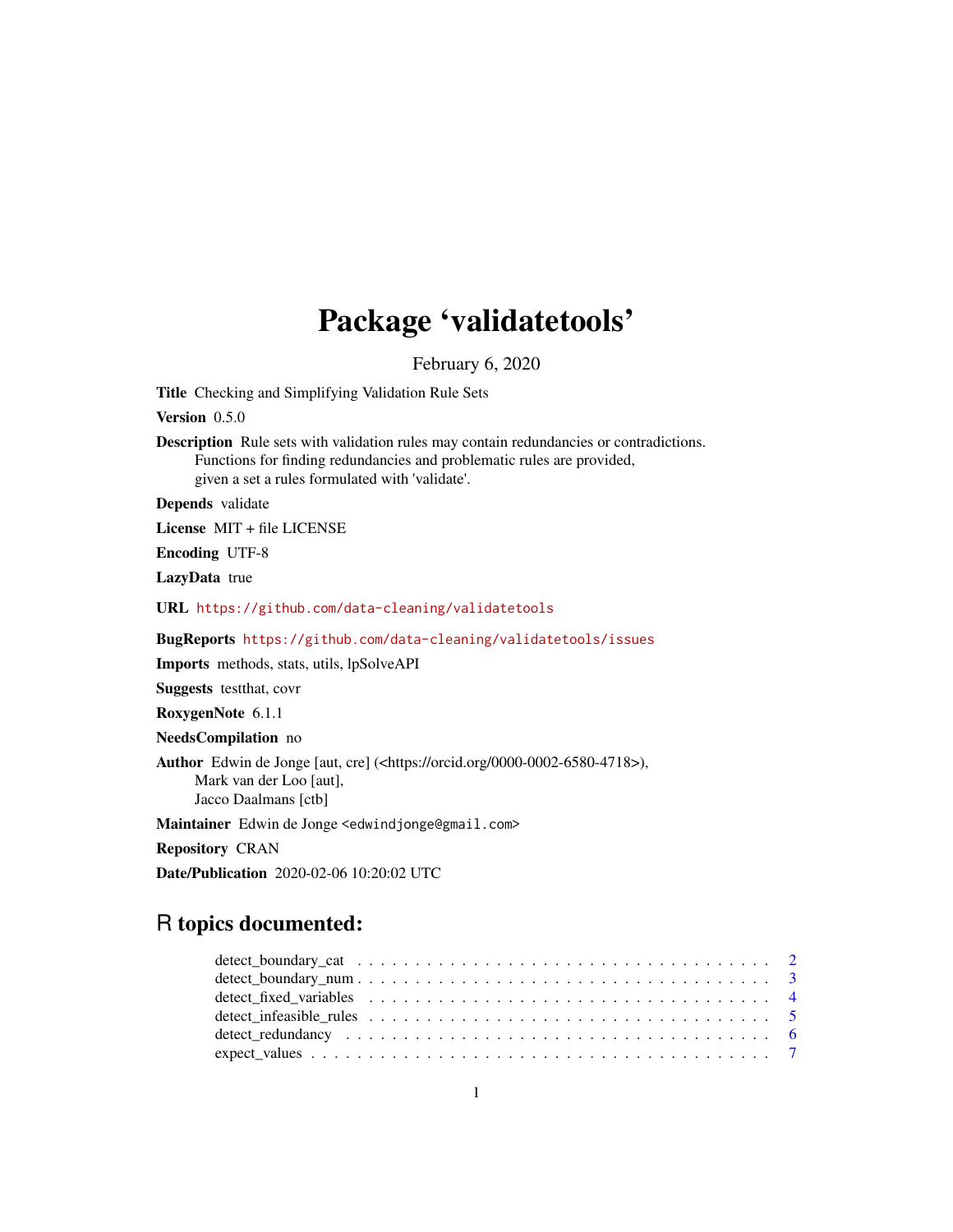<span id="page-1-0"></span>

|                                                                                                            | 20 |
|------------------------------------------------------------------------------------------------------------|----|
|                                                                                                            |    |
|                                                                                                            |    |
|                                                                                                            |    |
|                                                                                                            |    |
|                                                                                                            |    |
|                                                                                                            |    |
| simplify conditional $\ldots \ldots \ldots \ldots \ldots \ldots \ldots \ldots \ldots \ldots \ldots \ldots$ |    |
|                                                                                                            |    |
|                                                                                                            |    |
|                                                                                                            |    |
|                                                                                                            |    |
|                                                                                                            |    |
|                                                                                                            |    |
|                                                                                                            |    |
|                                                                                                            |    |
|                                                                                                            |    |

## <span id="page-1-1"></span>detect\_boundary\_cat *Detect viable domains for categorical variables*

## Description

Detect viable domains for categorical variables

## Usage

detect\_boundary\_cat(x, ..., as\_df = FALSE)

## Arguments

| X                       | validator object with rules                |
|-------------------------|--------------------------------------------|
| $\cdot$ $\cdot$ $\cdot$ | not used                                   |
| as df                   | return result as data.frame (before 0.4.5) |

## Value

data.frame with columns \$variable, \$value, \$min, \$max. Each row is a category/value of a categorical variable.

#### See Also

Other feasibility: [detect\\_boundary\\_num](#page-2-1), [detect\\_infeasible\\_rules](#page-4-1), [is\\_contradicted\\_by](#page-8-1), [is\\_infeasible](#page-10-1), [make\\_feasible](#page-11-1)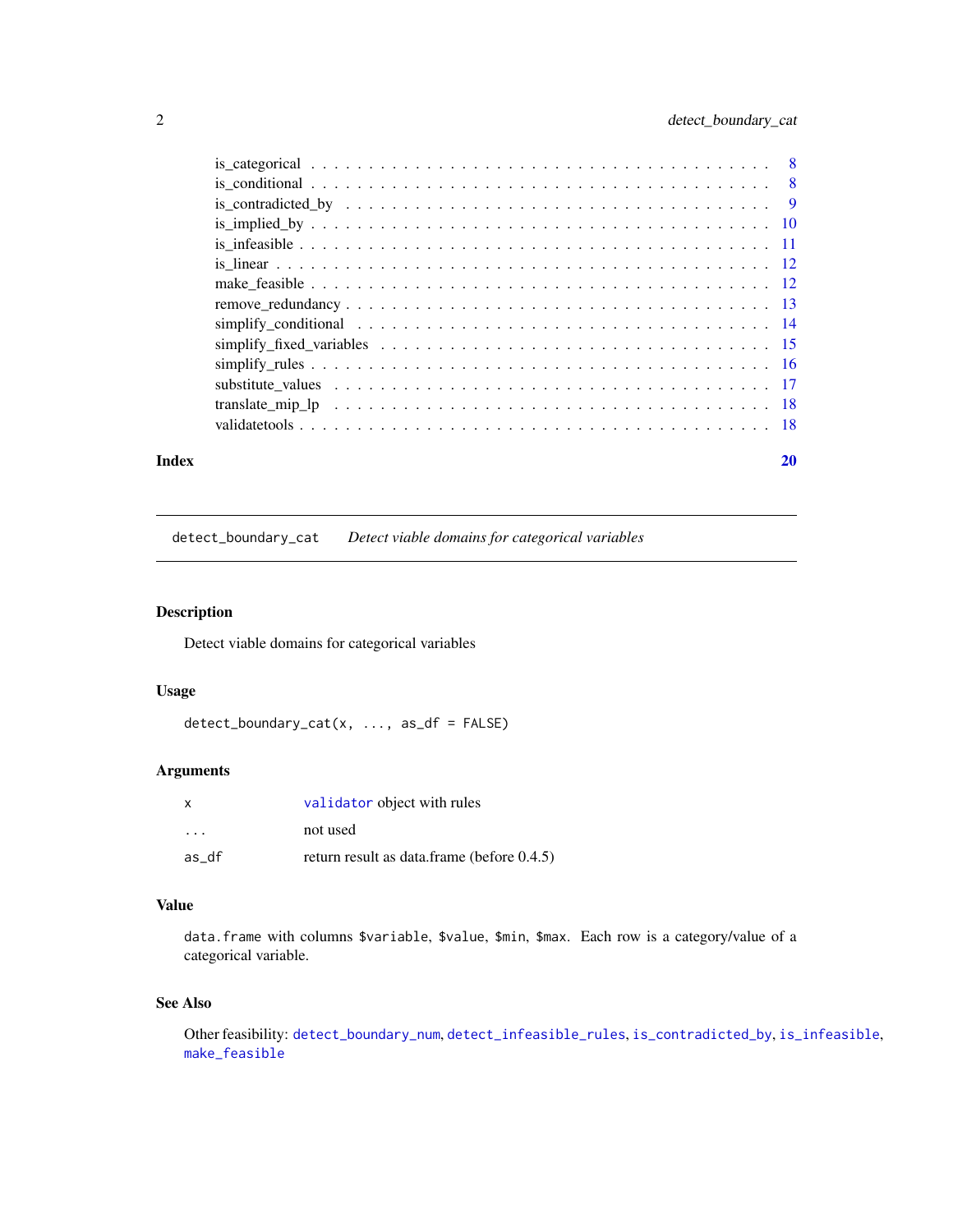<span id="page-2-0"></span>detect\_boundary\_num 3

#### Examples

```
rules <- validator(
  x \ge 1,
  x + y \le 10,
  y \ge 6\lambdadetect_boundary_num(rules)
rules <- validator(
  job %in% c("yes", "no"),
  if (job == "no") income == 0,
  income > 0
)
detect_boundary_cat(rules)
```
<span id="page-2-1"></span>detect\_boundary\_num *Detect the range for numerical variables*

## Description

Detect for each numerical variable in a validation rule set, what its maximum and minimum values are. This allows for manual rule set checking: does rule set x overly constrain numerical values?

#### Usage

```
detect_boundary_num(x, eps = 1e-08, ...)
```
#### Arguments

| X                 | validator object, rule set to be checked         |
|-------------------|--------------------------------------------------|
| eps               | detected fixed values will have this precission. |
| $\cdot\cdot\cdot$ | currently not used                               |

#### Details

This procedure only finds minimum and maximum values, but misses gaps.

#### Value

[data.frame](#page-0-0) with columns "variable", "lowerbound", "upperbound".

#### References

Statistical Data Cleaning with R (2017), Chapter 8, M. van der Loo, E. de Jonge Simplifying constraints in data editing (2015). Technical Report 2015|18, Statistics Netherlands, J. Daalmans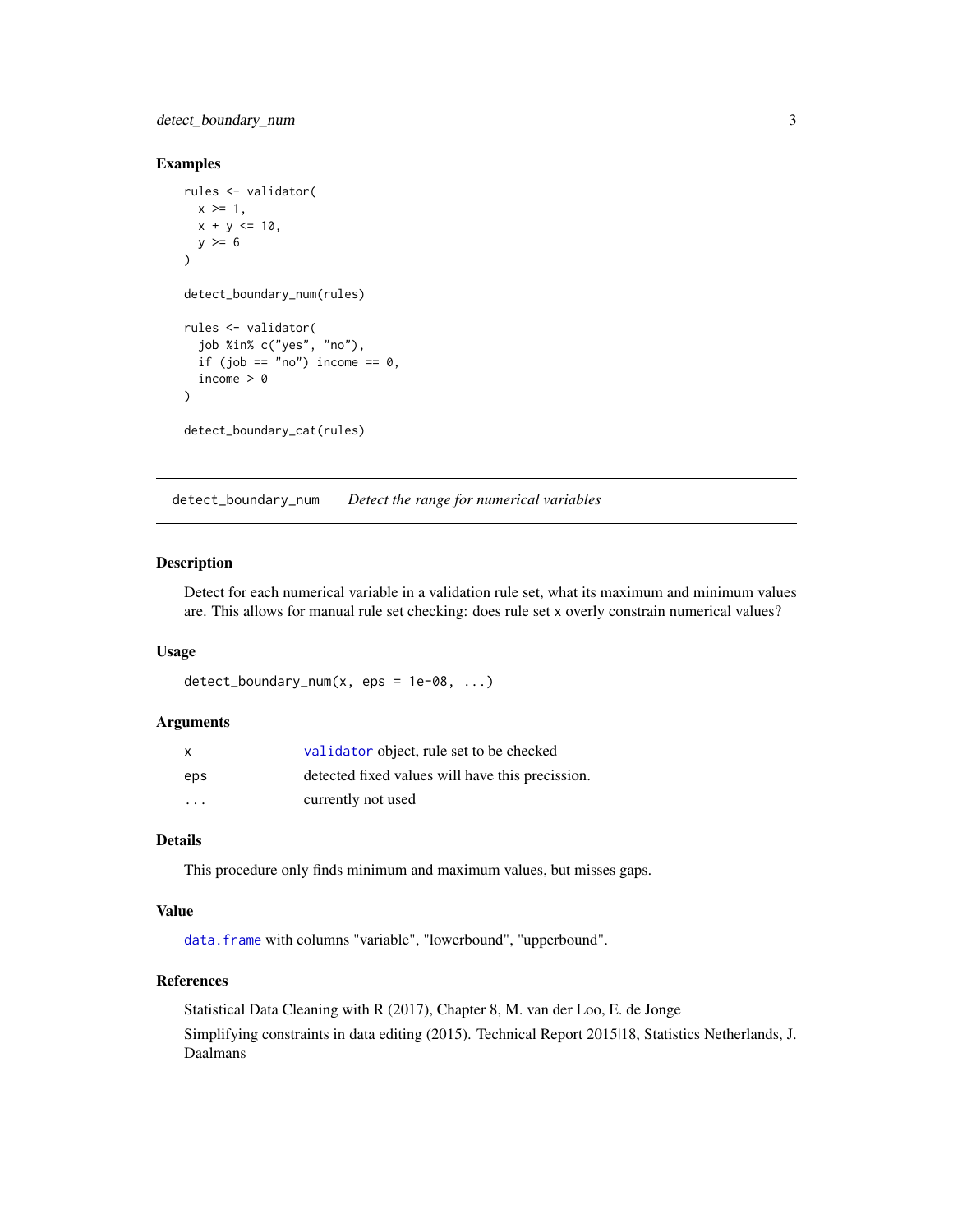## See Also

[detect\\_fixed\\_variables](#page-3-1)

Other feasibility: [detect\\_boundary\\_cat](#page-1-1), [detect\\_infeasible\\_rules](#page-4-1), [is\\_contradicted\\_by](#page-8-1), [is\\_infeasible](#page-10-1), [make\\_feasible](#page-11-1)

## Examples

```
rules <- validator(
  x > = 1,
  x + y \le 10,
 y \geq 6)
detect_boundary_num(rules)
rules <- validator(
  job %in% c("yes", "no"),
  if (job == "no") income == 0,
  income > 0)
detect_boundary_cat(rules)
```
<span id="page-3-1"></span>detect\_fixed\_variables

*Detect fixed variables*

## Description

Detects variables that have a fixed value in the rule set. To simplify a rule set, these variables can be substituted with their value.

#### Usage

```
detect_fixed_variables(x, eps = x$options("lin.eq.eps"), ...)
```
#### Arguments

| X                       | validator object with the validation rules.      |
|-------------------------|--------------------------------------------------|
| eps                     | detected fixed values will have this precission. |
| $\cdot$ $\cdot$ $\cdot$ | not used.                                        |

## See Also

[simplify\\_fixed\\_variables](#page-14-1)

Other redundancy: [detect\\_redundancy](#page-5-1), [is\\_implied\\_by](#page-9-1), [remove\\_redundancy](#page-12-1), [simplify\\_fixed\\_variables](#page-14-1), [simplify\\_rules](#page-15-1)

<span id="page-3-0"></span>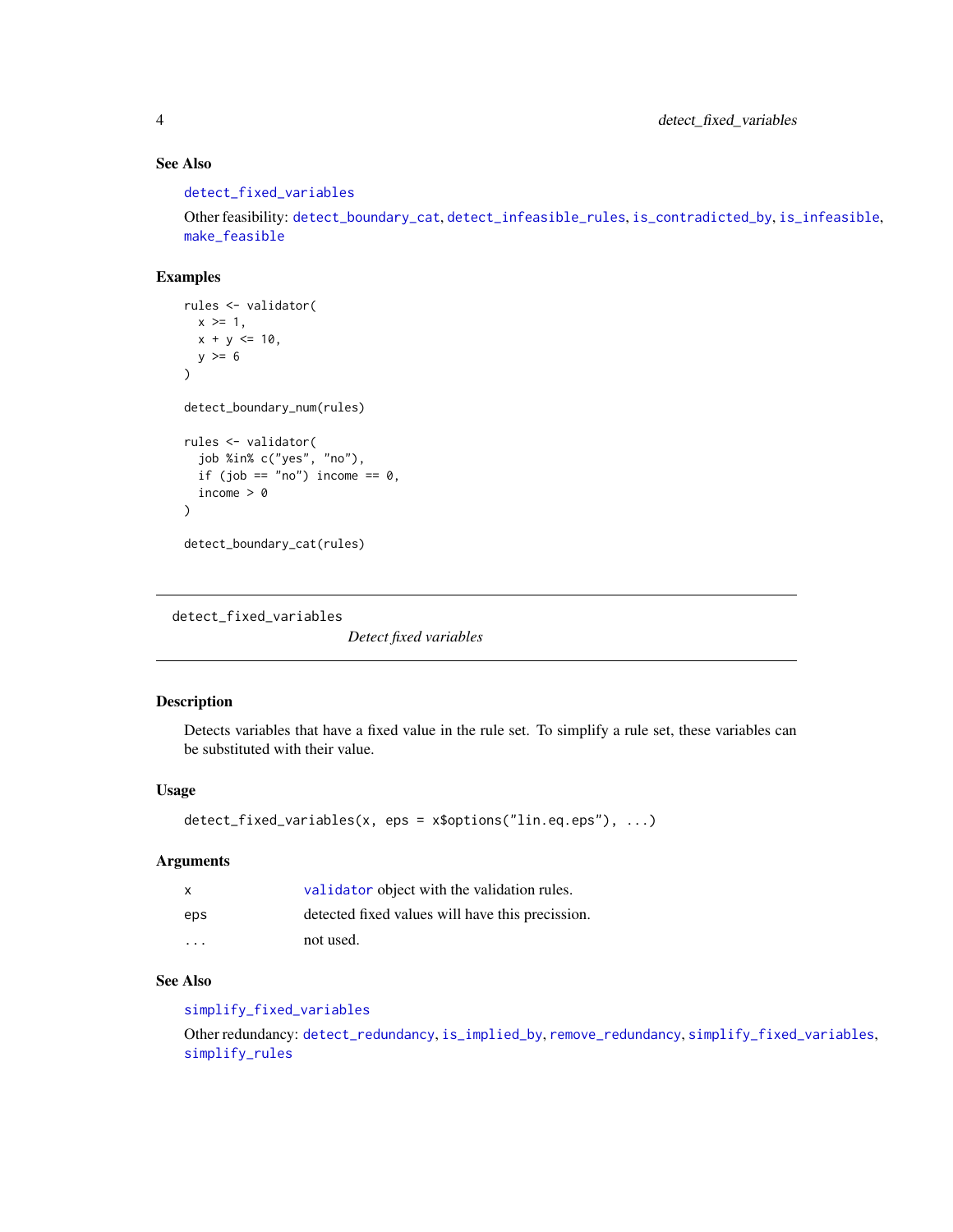## <span id="page-4-0"></span>detect\_infeasible\_rules 5

#### Examples

```
library(validate)
rules <- validator( x >= 0
                   , x \leq \emptyset\lambdadetect_fixed_variables(rules)
simplify_fixed_variables(rules)
rules \le validator( x1 + x2 + x3 == 0
                   , x1 + x2 > = 0, x3 >= 0
                   )
simplify_fixed_variables(rules)
```
<span id="page-4-1"></span>detect\_infeasible\_rules

*Detect which rules cause infeasibility*

## Description

Detect which rules cause infeasibility. This methods tries to remove the minimum number of rules to make the system mathematically feasible. Note that this may not result in your desired system, because some rules may be more important to you than others. This can be mitigated by supplying weights for the rules. Default weight is 1.

#### Usage

```
detect_infeasible_rules(x, weight = numeric(), ...)
```
#### Arguments

| $\mathsf{x}$            | validator object with rules                                                                             |  |
|-------------------------|---------------------------------------------------------------------------------------------------------|--|
| weight                  | optional named numeric with weights. Unnamed variables in the weight are<br>given the default weight 1. |  |
| $\cdot$ $\cdot$ $\cdot$ | not used                                                                                                |  |

#### Value

character with the names of the rules that are causing infeasibility.

#### See Also

Other feasibility: [detect\\_boundary\\_cat](#page-1-1), [detect\\_boundary\\_num](#page-2-1), [is\\_contradicted\\_by](#page-8-1), [is\\_infeasible](#page-10-1), [make\\_feasible](#page-11-1)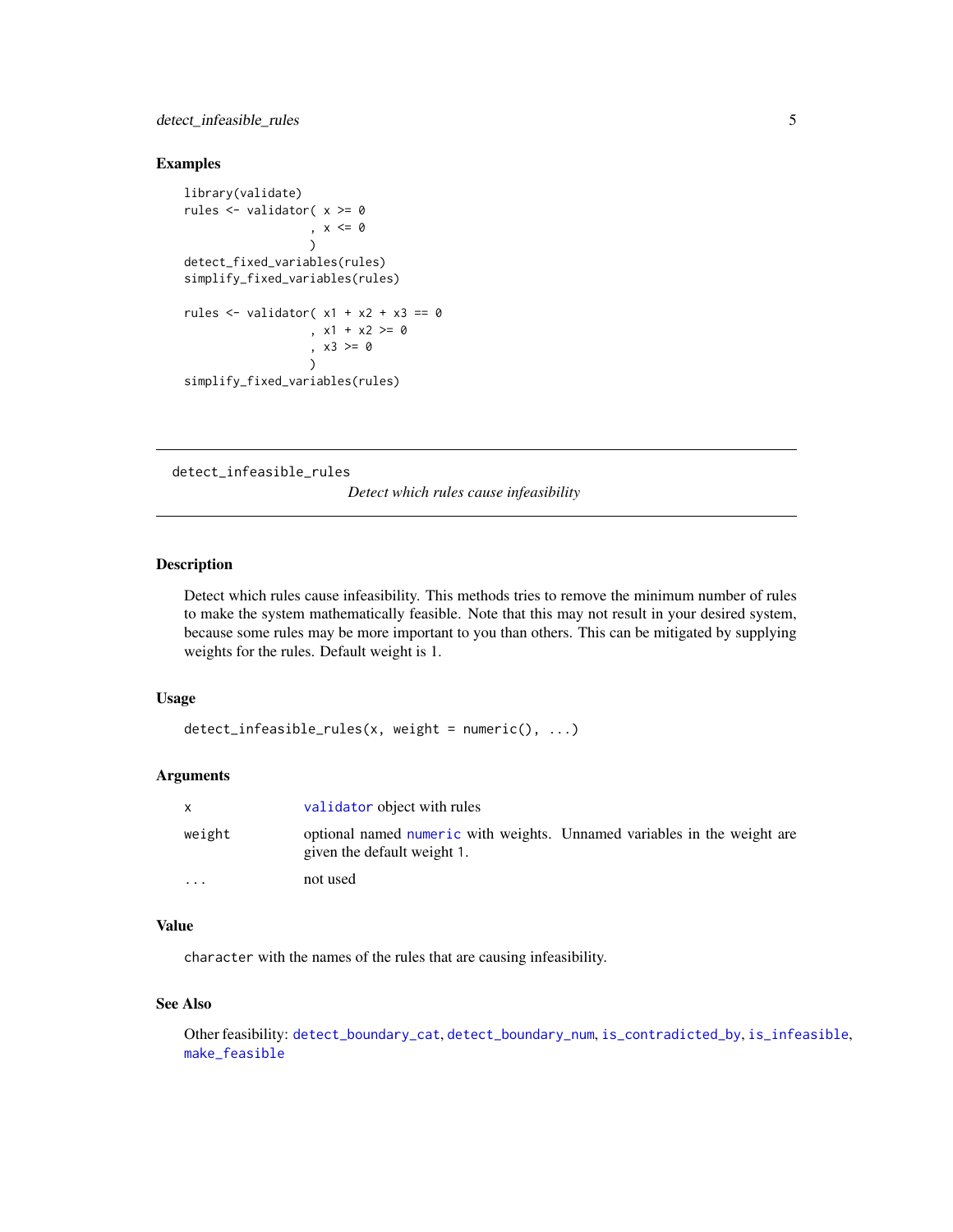## Examples

```
rules <- validator( x > 0)
is_infeasible(rules)
rules <- validator( rule1 = x > 0
                  , rule2 = x < 0
                  \lambdais_infeasible(rules)
detect_infeasible_rules(rules)
make_feasible(rules)
# find out the conflict with this rule
is_contradicted_by(rules, "rule1")
```
<span id="page-5-1"></span>detect\_redundancy *Detect redundant rules without removing.*

#### Description

Detect redundancies in a rule set.

#### Usage

detect\_redundancy(x, ...)

#### Arguments

| X        | validator object with the validation rules. |
|----------|---------------------------------------------|
| $\cdots$ | not used.                                   |

#### Note

For removal of duplicate rules, simplify

## See Also

Other redundancy: [detect\\_fixed\\_variables](#page-3-1), [is\\_implied\\_by](#page-9-1), [remove\\_redundancy](#page-12-1), [simplify\\_fixed\\_variables](#page-14-1), [simplify\\_rules](#page-15-1)

<span id="page-5-0"></span>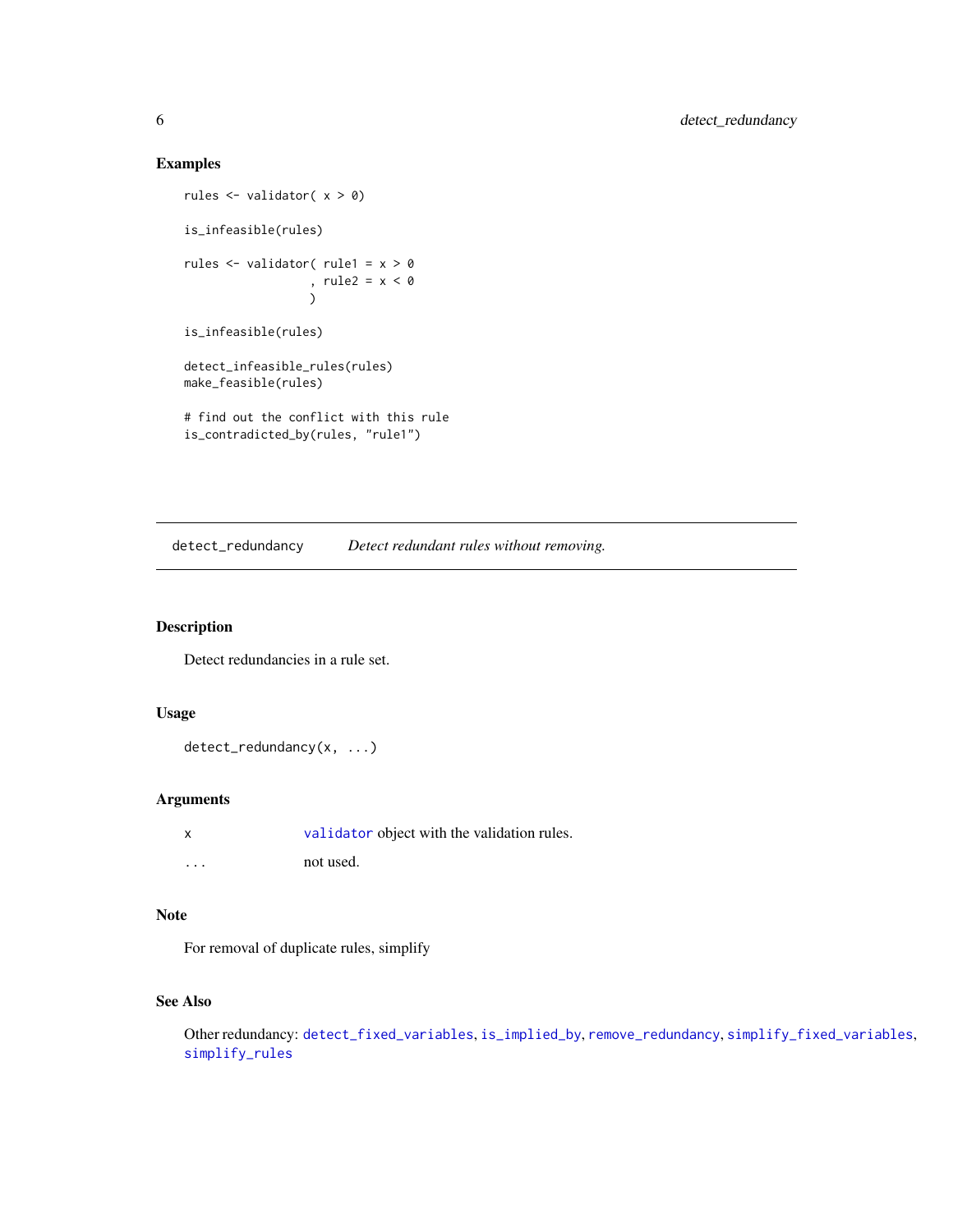## <span id="page-6-0"></span>expect\_values 7

## Examples

```
rules <- validator( rule1 = x > 1
                  , rule2 = x > 2
                  \lambda# rule1 is superfluous
remove_redundancy(rules)
# rule 1 is implied by rule 2
is_implied_by(rules, "rule1")
rules <- validator( rule1 = x > 2
                   , rule2 = x > 2
\mathcal{L}# standout: rule1 and rule2, oldest rules wins
remove_redundancy(rules)
# Note that detection signifies both rules!
detect_redundancy(rules)
```
expect\_values *expect values*

## Description

expect values

#### Usage

```
expect_values(values, weights, ...)
```

| values  | named list of values.                    |
|---------|------------------------------------------|
| weights | named numeric of equal length as values. |
| $\cdot$ | not used                                 |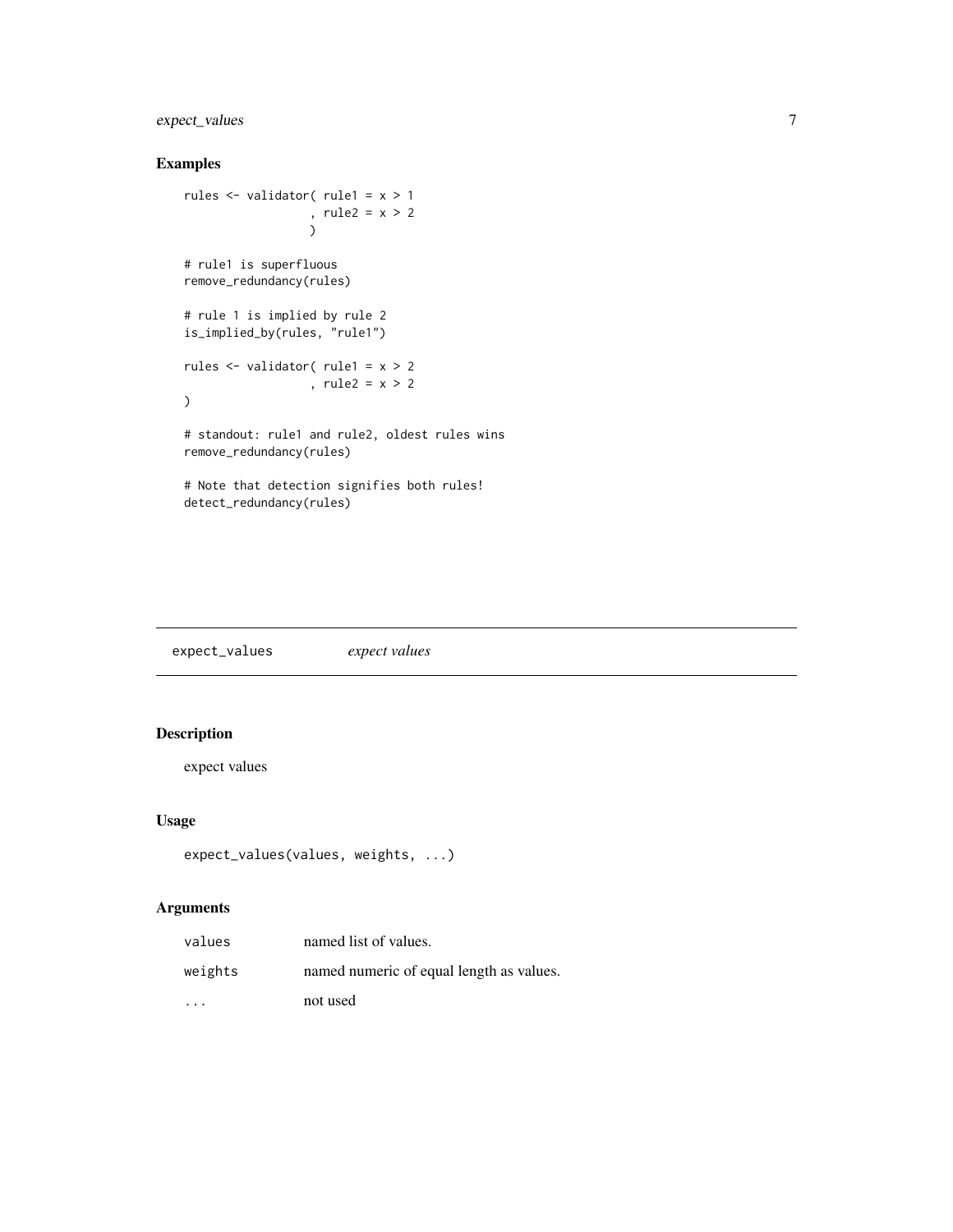<span id="page-7-0"></span>

## Description

Check if rules are categorical

## Usage

is\_categorical(x, ...)

#### Arguments

| $\boldsymbol{\mathsf{x}}$ | validator object |
|---------------------------|------------------|
| $\cdots$                  | not used         |

#### Value

logical indicating which rules are purely categorical/logical

## Examples

```
v <- validator( A %in% c("a1", "a2")
               , B %in% c("b1", "b2")
               , if (A == "a1") B == "b1"
               , y > x
               )
```
is\_categorical(v)

is\_conditional *Check if rules are conditional rules*

## Description

Check if rules are conditional rules

#### Usage

is\_conditional(rules, ...)

| rules    | validator object containing validation rules |
|----------|----------------------------------------------|
| $\cdots$ | not used                                     |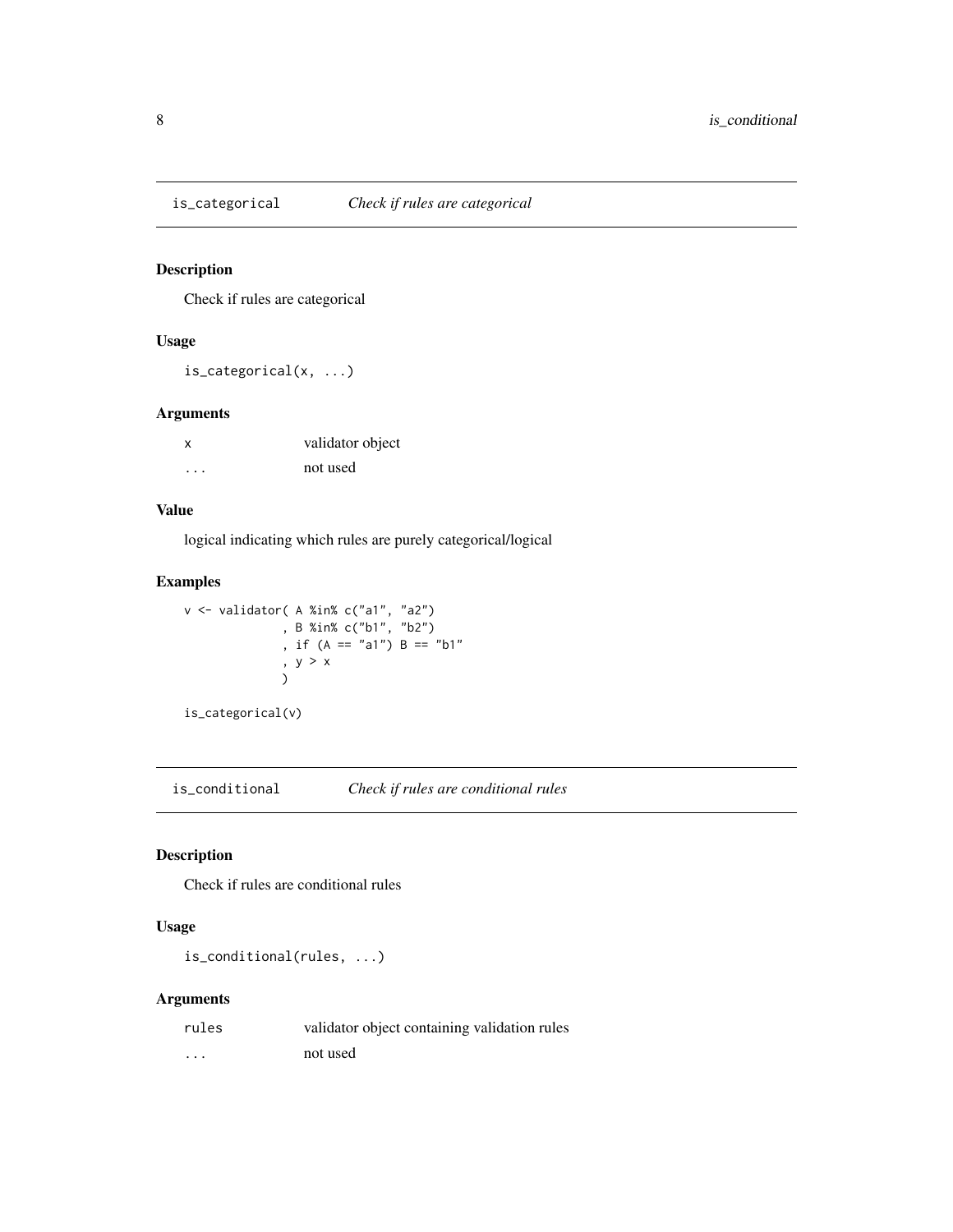<span id="page-8-0"></span>is\_contradicted\_by 9

#### Value

logical indicating which rules are conditional

#### Examples

```
v <- validator( A %in% c("a1", "a2")
              , B %in% c("b1", "b2")
              , if (A == "a1") x > 1 # conditional
              , if (y > 0) x \ge 0 # conditional
              , if (A == "a1") B == "b1" # categorical
              \lambda
```

```
is_conditional(v)
```
<span id="page-8-1"></span>is\_contradicted\_by *Find out which rules are conflicting*

## Description

Find out for a contradicting rule which rules are conflicting. This helps in determining and assessing conflicts in rule sets. Which of the rules should stay and which should go?

#### Usage

```
is_contradicted_by(x, rule_name)
```
## Arguments

|           | validator object with rules.                                          |
|-----------|-----------------------------------------------------------------------|
| rule name | character with the names of the rules that are causing infeasibility. |

## Value

character with conflicting rules.

#### See Also

Other feasibility: [detect\\_boundary\\_cat](#page-1-1), [detect\\_boundary\\_num](#page-2-1), [detect\\_infeasible\\_rules](#page-4-1), [is\\_infeasible](#page-10-1), [make\\_feasible](#page-11-1)

#### Examples

rules <- validator( x > 0) is\_infeasible(rules) rules <- validator( rule1 = x > 0 , rule2 =  $x < 0$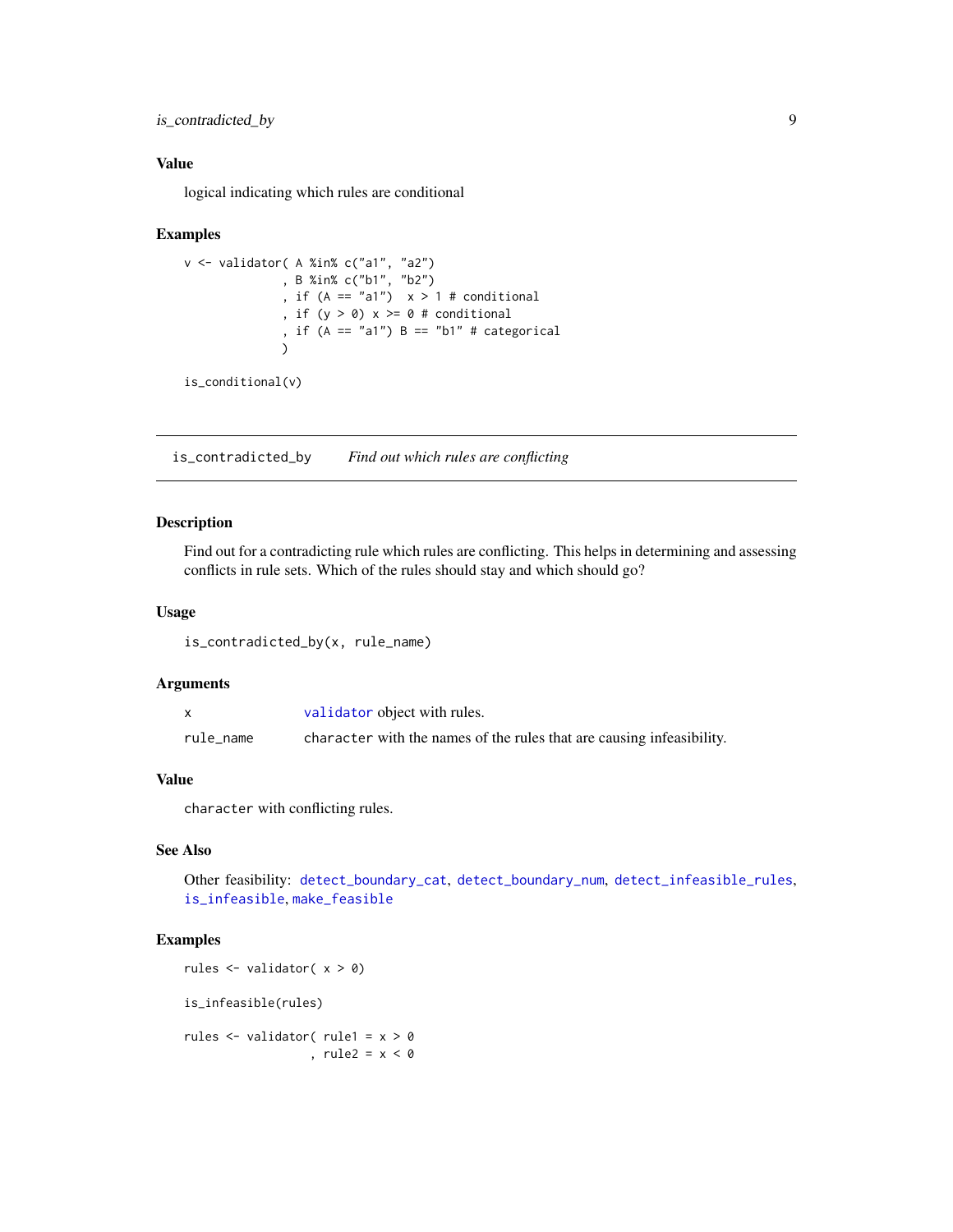```
)
```
<span id="page-9-0"></span>is\_infeasible(rules)

detect\_infeasible\_rules(rules) make\_feasible(rules)

# find out the conflict with this rule is\_contradicted\_by(rules, "rule1")

<span id="page-9-1"></span>is\_implied\_by *Find which rule(s) make rule\_name redundant*

## Description

Find out which rules are causing rule\_name(s) to be redundant.

#### Usage

```
is_implied_by(x, rule_name, ...)
```
## Arguments

| X                 | validator object with rule                          |
|-------------------|-----------------------------------------------------|
| rule name         | character with the names of the rules to be checked |
| $\cdot\cdot\cdot$ | not used                                            |

#### Value

character with the names of the rule that cause the implication.

## See Also

Other redundancy: [detect\\_fixed\\_variables](#page-3-1), [detect\\_redundancy](#page-5-1), [remove\\_redundancy](#page-12-1), [simplify\\_fixed\\_variables](#page-14-1), [simplify\\_rules](#page-15-1)

## Examples

rules <- validator( rule1 = x > 1 , rule2 = x > 2 ) # rule1 is superfluous remove\_redundancy(rules) # rule 1 is implied by rule 2 is\_implied\_by(rules, "rule1")

rules <- validator( rule1 = x > 2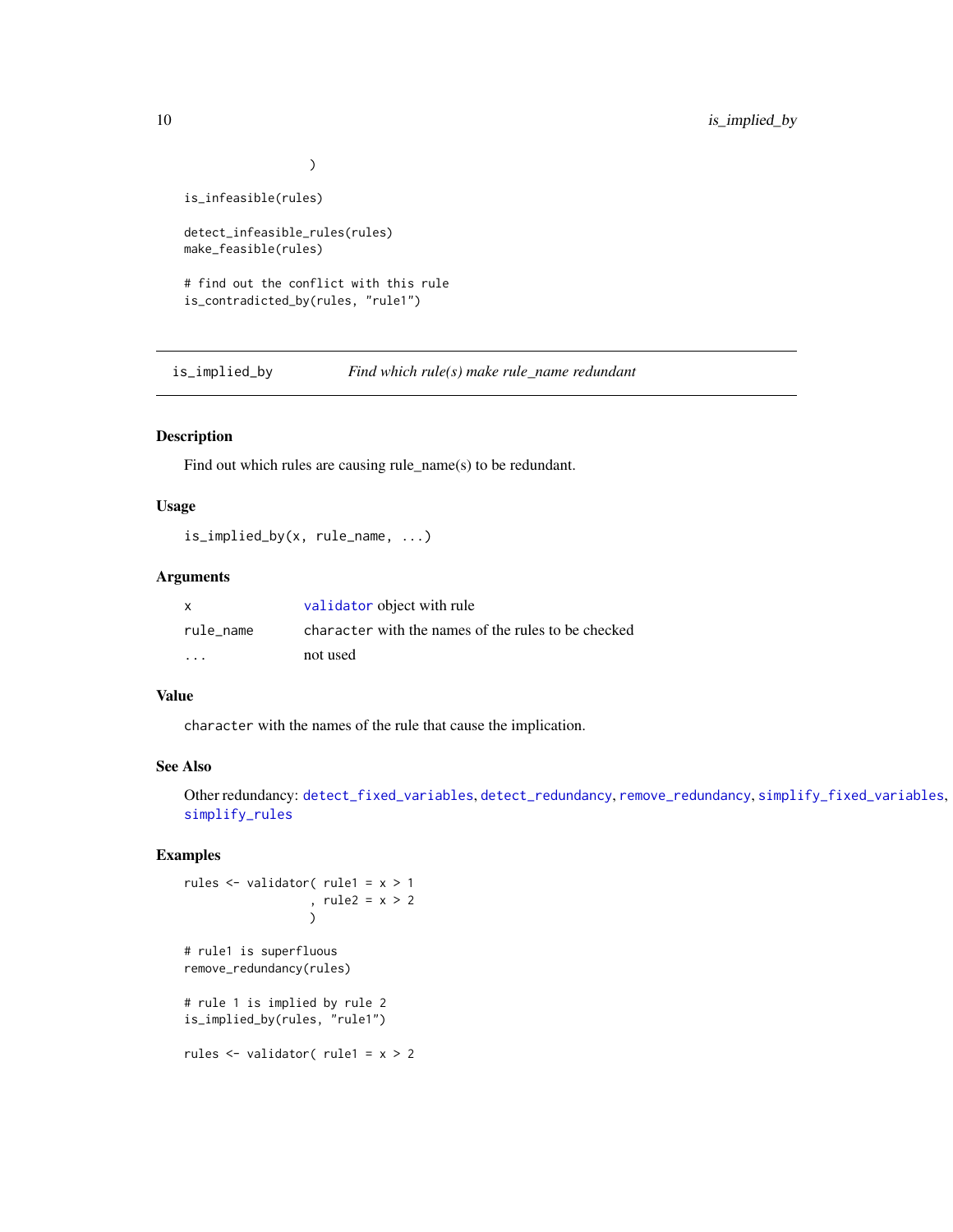## <span id="page-10-0"></span>is\_infeasible 11

, rule2 =  $x > 2$ ) # standout: rule1 and rule2, oldest rules wins remove\_redundancy(rules) # Note that detection signifies both rules! detect\_redundancy(rules)

<span id="page-10-1"></span>is\_infeasible *Check the feasibility of a rule set*

#### Description

An infeasible rule set cannot be satisfied by any data because of internal contradictions. This function checks whether the record-wise linear, categorical and conditional rules in a rule set are consistent.

## Usage

is\_infeasible(x, ...)

#### Arguments

|          | validator object with validation rules. |
|----------|-----------------------------------------|
| $\cdots$ | not used                                |

## Value

TRUE or FALSE

## See Also

Other feasibility: [detect\\_boundary\\_cat](#page-1-1), [detect\\_boundary\\_num](#page-2-1), [detect\\_infeasible\\_rules](#page-4-1), [is\\_contradicted\\_by](#page-8-1), [make\\_feasible](#page-11-1)

#### Examples

```
rules <- validator( x > 0)
is_infeasible(rules)
rules <- validator( rule1 = x > 0
                 , rule2 = x < 0)
```
is\_infeasible(rules)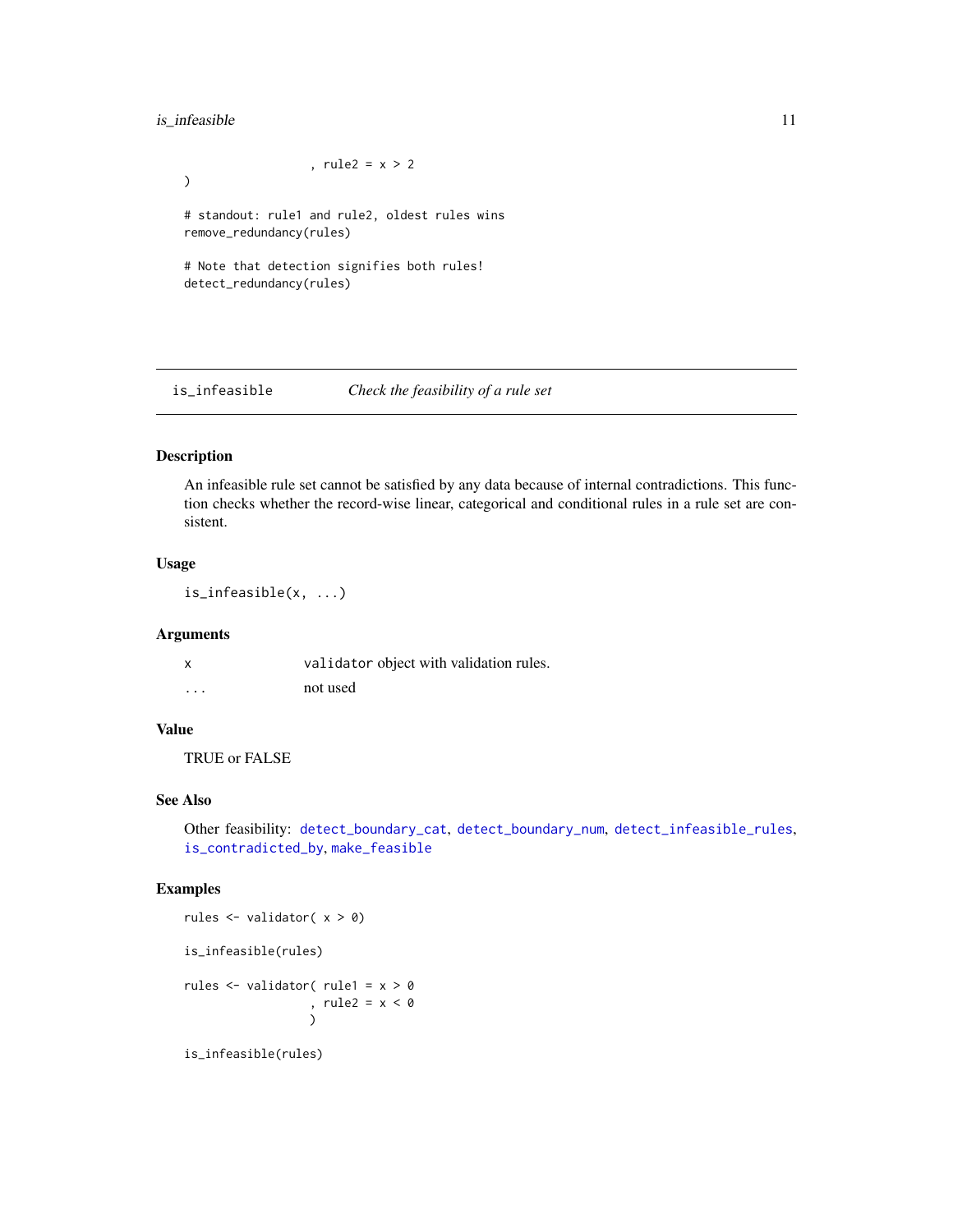```
detect_infeasible_rules(rules)
make_feasible(rules)
```
# find out the conflict with this rule is\_contradicted\_by(rules, "rule1")

is\_linear *Check which rules are linear rules.*

#### Description

Check which rules are linear rules.

#### Usage

 $is$ <sup>linear(x, ...)</sup>

## Arguments

|          | validator object containing data validation rules |
|----------|---------------------------------------------------|
| $\cdots$ | not used                                          |

#### Value

logical indicating which rules are (purely) linear.

<span id="page-11-1"></span>make\_feasible *Make an infeasible system feasible.*

#### Description

Make an infeasible system feasible, by removing the minimum (weighted) number of rules, such that the remaining rules are not conflicting. This function uses [detect\\_infeasible\\_rules](#page-4-1) for determining the rules to be removed.

## Usage

make\_feasible(x, ...)

| $\mathsf{x}$ | validator object with the validation rules. |
|--------------|---------------------------------------------|
| $\cdots$     | passed to detect_infeasible_rules           |

<span id="page-11-0"></span>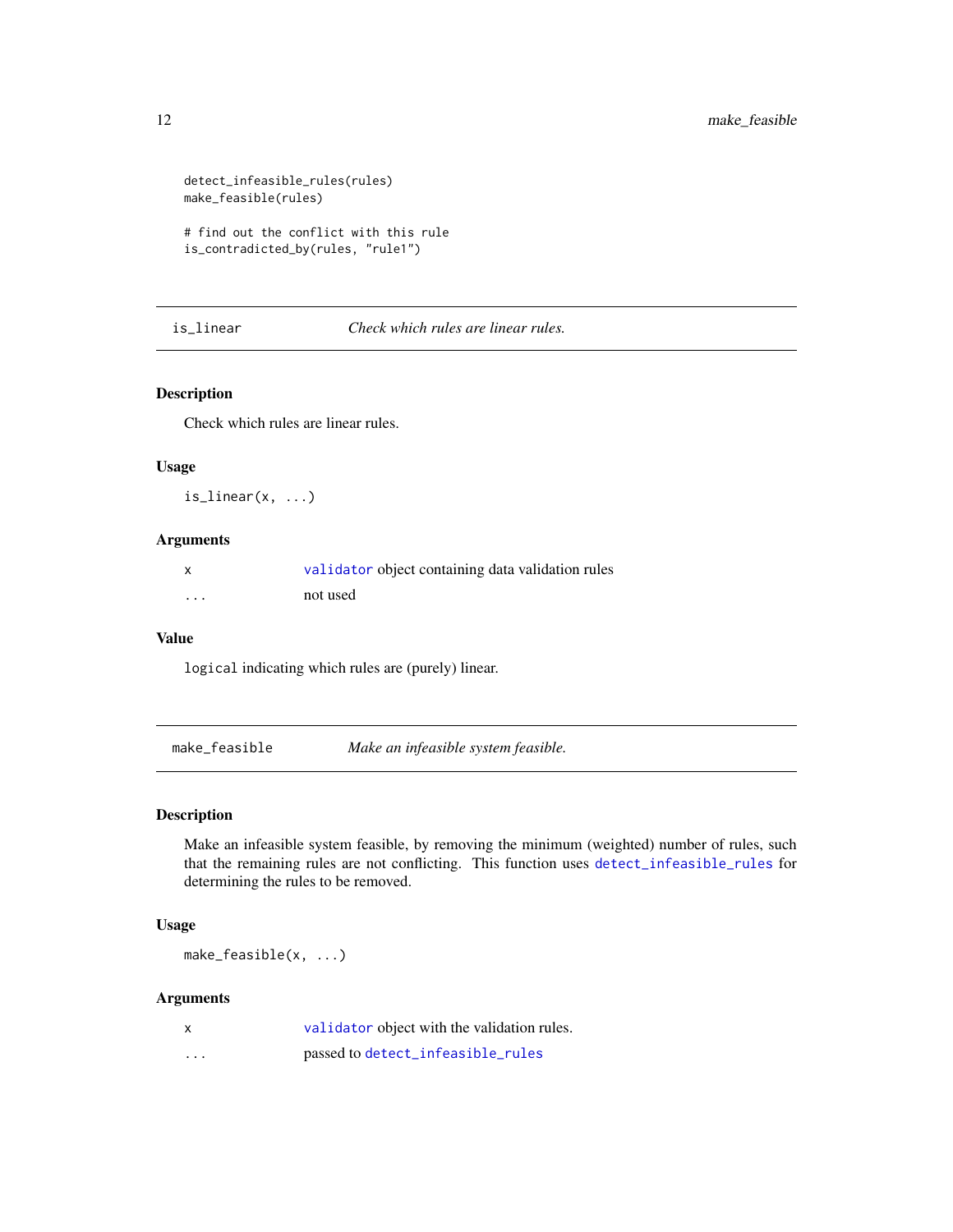## <span id="page-12-0"></span>remove\_redundancy 13

## Value

[validator](#page-0-0) object with feasible rules.

## See Also

Other feasibility: [detect\\_boundary\\_cat](#page-1-1), [detect\\_boundary\\_num](#page-2-1), [detect\\_infeasible\\_rules](#page-4-1), [is\\_contradicted\\_by](#page-8-1), [is\\_infeasible](#page-10-1)

## Examples

```
rules \le validator(x > 0)
is_infeasible(rules)
rules <- validator( rule1 = x > 0
                  , rule2 = x < 0
                  )
is_infeasible(rules)
detect_infeasible_rules(rules)
make_feasible(rules)
# find out the conflict with this rule
is_contradicted_by(rules, "rule1")
```
<span id="page-12-1"></span>remove\_redundancy *Remove redundant rules*

## Description

Simplify a rule set by removing redundant rules

#### Usage

```
remove_redundancy(x, ...)
```
#### Arguments

|          | validator object with validation rules. |
|----------|-----------------------------------------|
| $\cdots$ | not used                                |

#### Value

simplified [validator](#page-0-0) object, in which redundant rules are removed.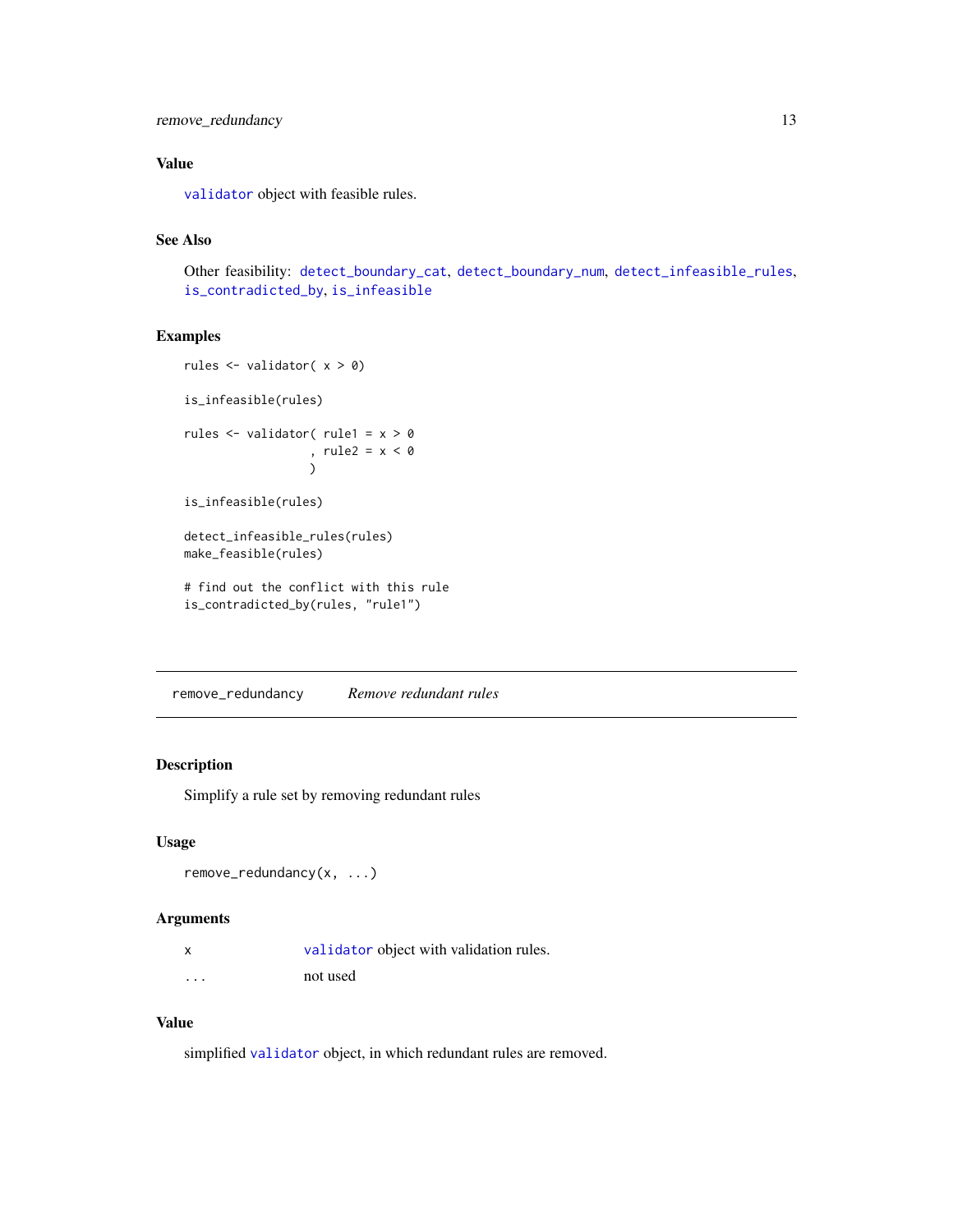## See Also

Other redundancy: [detect\\_fixed\\_variables](#page-3-1), [detect\\_redundancy](#page-5-1), [is\\_implied\\_by](#page-9-1), [simplify\\_fixed\\_variables](#page-14-1), [simplify\\_rules](#page-15-1)

#### Examples

```
rules <- validator( rule1 = x > 1
                  , rule2 = x > 2
                  \lambda# rule1 is superfluous
remove_redundancy(rules)
# rule 1 is implied by rule 2
is_implied_by(rules, "rule1")
rules <- validator( rule1 = x > 2
                  , rule2 = x > 2\mathcal{L}# standout: rule1 and rule2, oldest rules wins
remove_redundancy(rules)
# Note that detection signifies both rules!
detect_redundancy(rules)
```
<span id="page-13-1"></span>simplify\_conditional *Simplify conditional statements*

## Description

Conditional rules may be constrained by the others rules in a validation rule set. This procedure tries to simplify conditional statements.

## Usage

```
simplify_conditional(x, ...)
```
#### Arguments

| validator object with the validation rules. |  |  |
|---------------------------------------------|--|--|
|                                             |  |  |

... not used.

## Value

[validator](#page-0-0) simplified rule set.

<span id="page-13-0"></span>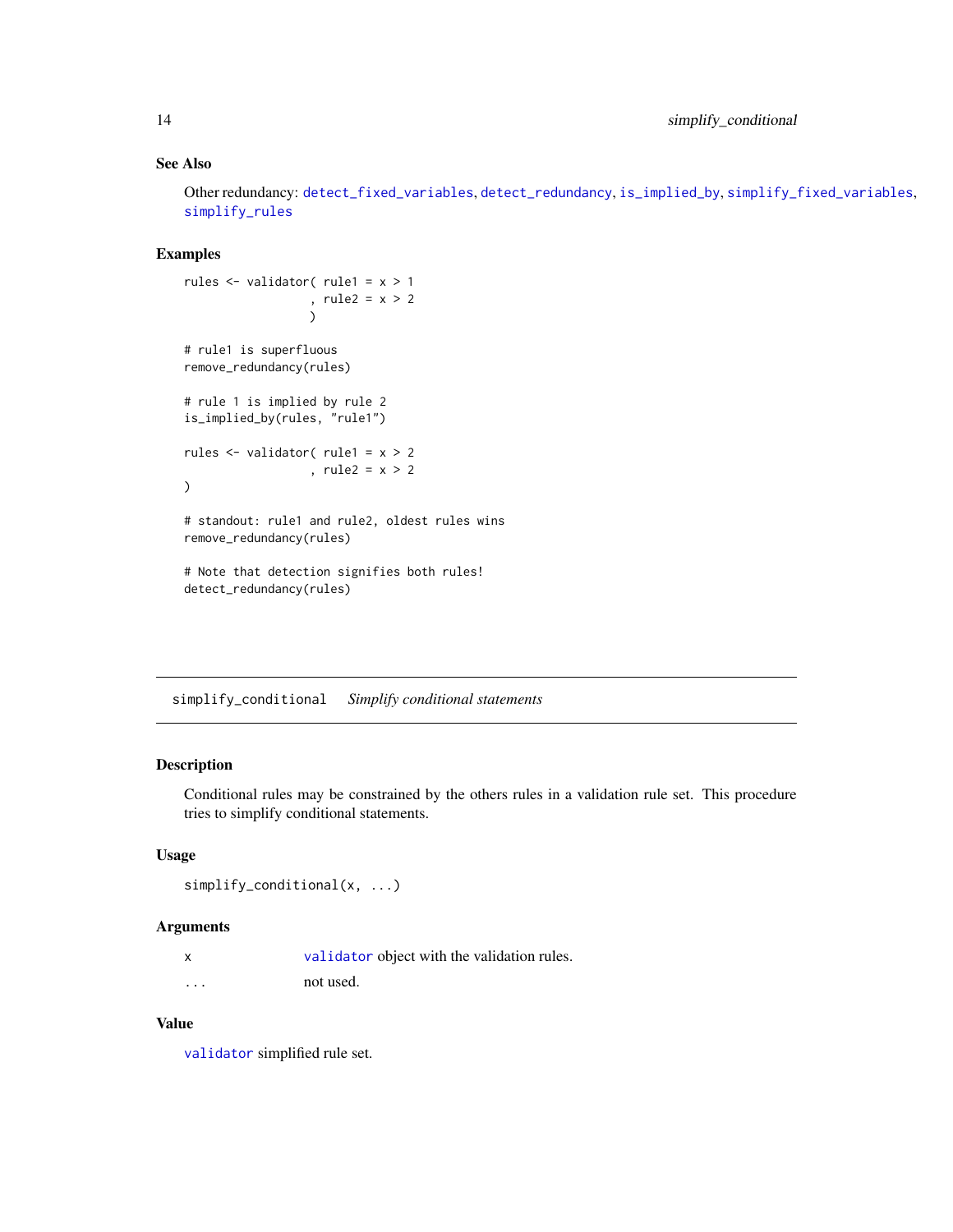## <span id="page-14-0"></span>References

TODO non-constraining, non-relaxing

#### Examples

```
library(validate)
```

```
# non-relaxing clause
rules \le validator( r1 = if (x > 1) y > 3, r2 = y < 2
                  \lambda# y > 3 is always FALSE so r1 can be simplified
simplify_conditional(rules)
```

```
rules \le validator( r1 = if (x > 0) y > 0
                  , r2 = if (x < 1) y > 1
                  )
simplify_conditional(rules)
rules <- validator(r1 = if (A == "a1") x > 0, r2 = if (A == "a2") x > 1, r3 = A == "a1"
                  \lambda
```

```
simplify_conditional(rules)
```
# non-constraining clause

```
simplify_fixed_variables
```
*Simplify fixed variables*

## Description

Detect variables of which the values are restricted to a single value by the rule set. Simplify the rule set by replacing fixed variables with these values.

#### Usage

```
simplify_fixed_variables(x, eps = 1e-08, ...)
```
#### Arguments

| X   | validator object with validation rules           |
|-----|--------------------------------------------------|
| eps | detected fixed values will have this precission. |
| .   | passed to substitute_values.                     |

#### Value

[validator](#page-0-0) object in which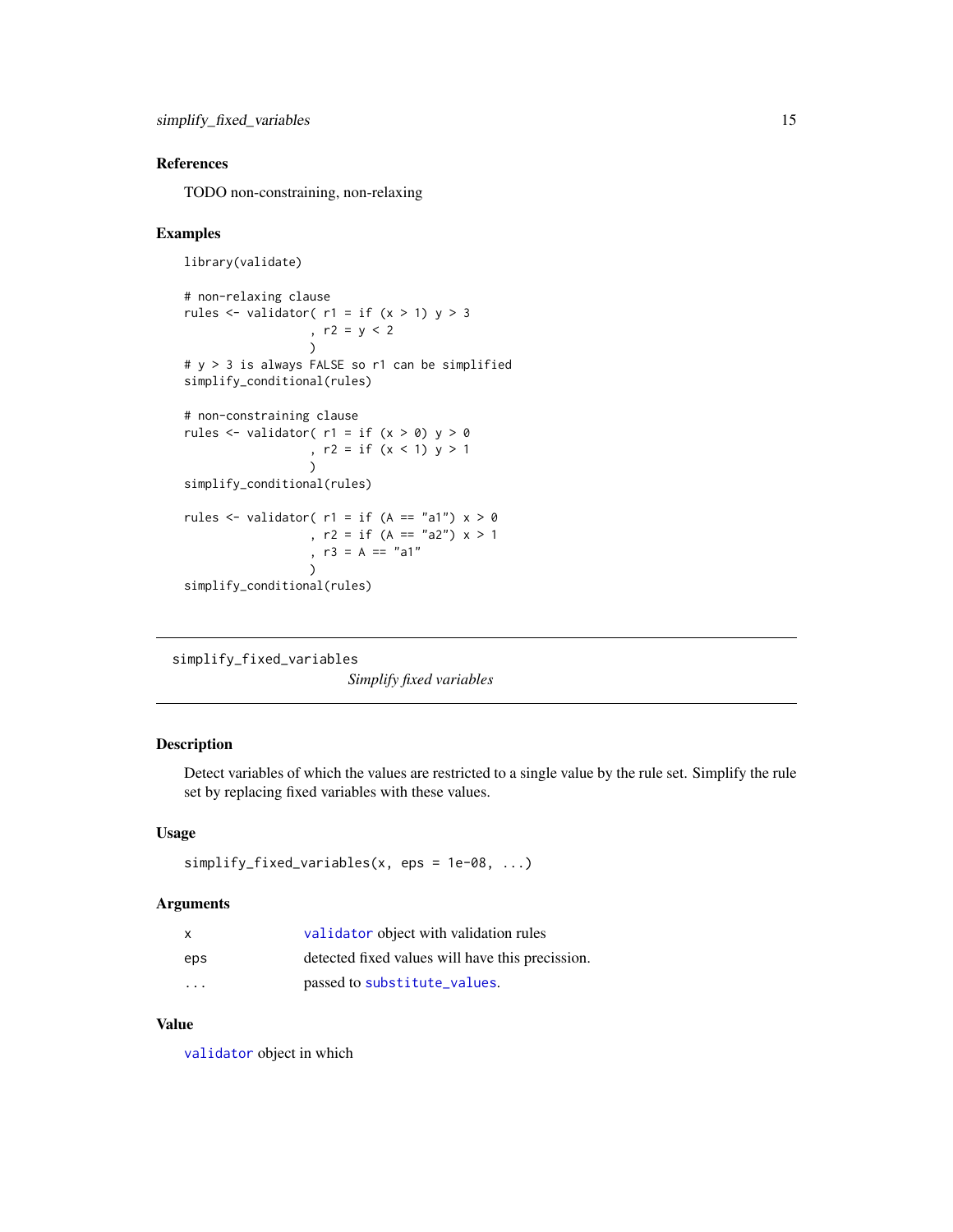## See Also

Other redundancy: [detect\\_fixed\\_variables](#page-3-1), [detect\\_redundancy](#page-5-1), [is\\_implied\\_by](#page-9-1), [remove\\_redundancy](#page-12-1), [simplify\\_rules](#page-15-1)

## Examples

```
library(validate)
rules <- validator( x >= 0
                  , x <= 0
                  )
detect_fixed_variables(rules)
simplify_fixed_variables(rules)
rules \le validator( x1 + x2 + x3 == 0, x1 + x2 > = 0, x3 >= 0
                  )
simplify_fixed_variables(rules)
```
<span id="page-15-1"></span>simplify\_rules *Simplify a rule set*

#### Description

Simplifies a rule set set by applying different simplification methods. This is a convenience function that works in common cases. The following simplification methods are executed:

- [substitute\\_values](#page-16-1): filling in any parameters that are supplied via .values or ....
- [simplify\\_fixed\\_variables](#page-14-1): find out if there are fixed values. If this is the case, they are substituted.
- [simplify\\_conditional](#page-13-1): Simplify conditional statements, by removing clauses that are superfluous.
- [remove\\_redundancy](#page-12-1): remove redundant rules.

For more control, these methods can be called separately.

#### Usage

```
simplify_{rules}(x, .values = list(...), ...)
```

| . х                     | validator object with the rules to be simplified.         |
|-------------------------|-----------------------------------------------------------|
| .values                 | optional named list with values that will be substituted. |
| $\cdot$ $\cdot$ $\cdot$ | parameters that will be used to substitute values.        |

<span id="page-15-0"></span>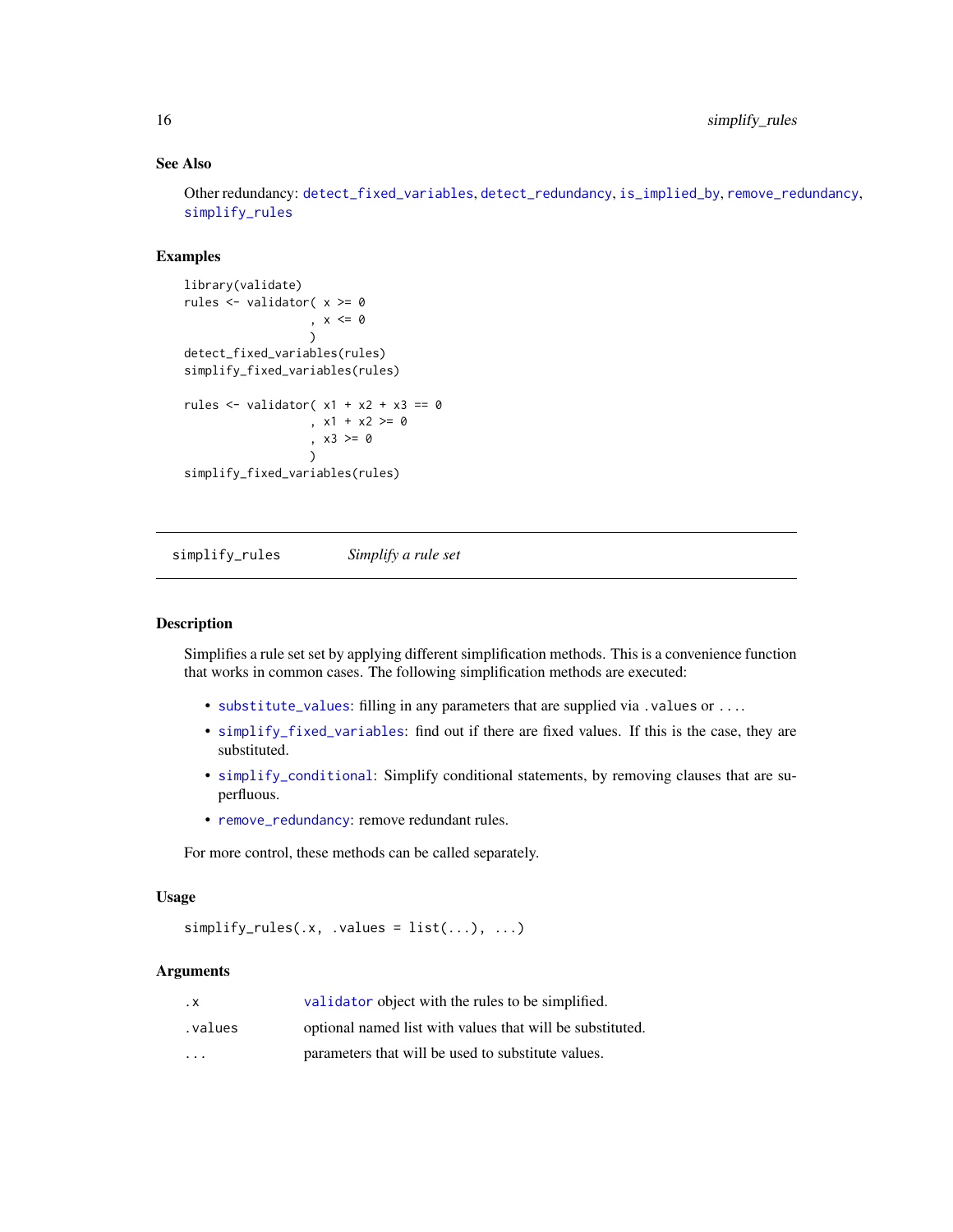<span id="page-16-0"></span>substitute\_values 17

## See Also

Other redundancy: [detect\\_fixed\\_variables](#page-3-1), [detect\\_redundancy](#page-5-1), [is\\_implied\\_by](#page-9-1), [remove\\_redundancy](#page-12-1), [simplify\\_fixed\\_variables](#page-14-1)

#### Examples

```
rules <- validator( x > 0
                   , if (x > 0) y == 1
                   , A %in% c("a1", "a2")
                   , if (A == "a1") y > 1\lambda
```
simplify\_rules(rules)

<span id="page-16-1"></span>substitute\_values *substitute a value in a rule set*

#### Description

Substitute values into expression, thereby simplifying the rule set. Rules that evaluate to TRUE because of the substition are removed.

#### Usage

```
substitute\_values(x, .values = list(...), . . . ,.add_constraints = TRUE)
```
## Arguments

| $\cdot$ X        | validator object with rules                                                       |
|------------------|-----------------------------------------------------------------------------------|
| .values          | (optional) named list with values for variables to substitute                     |
| $\cdots$         | alternative way of supplying values for variables (see examples).                 |
| .add_constraints |                                                                                   |
|                  | logical, should values be added as constraints to the resulting validator object? |

## Examples

```
library(validate)
rules <- validator( rule1 = z > 1
                  , rule2 = y > z
                  \lambda# rule1 is dropped, since it always is true
substitute_values(rules, list(z=2))
# you can also supply the values as separate parameters
substitute_values(rules, z = 2)
```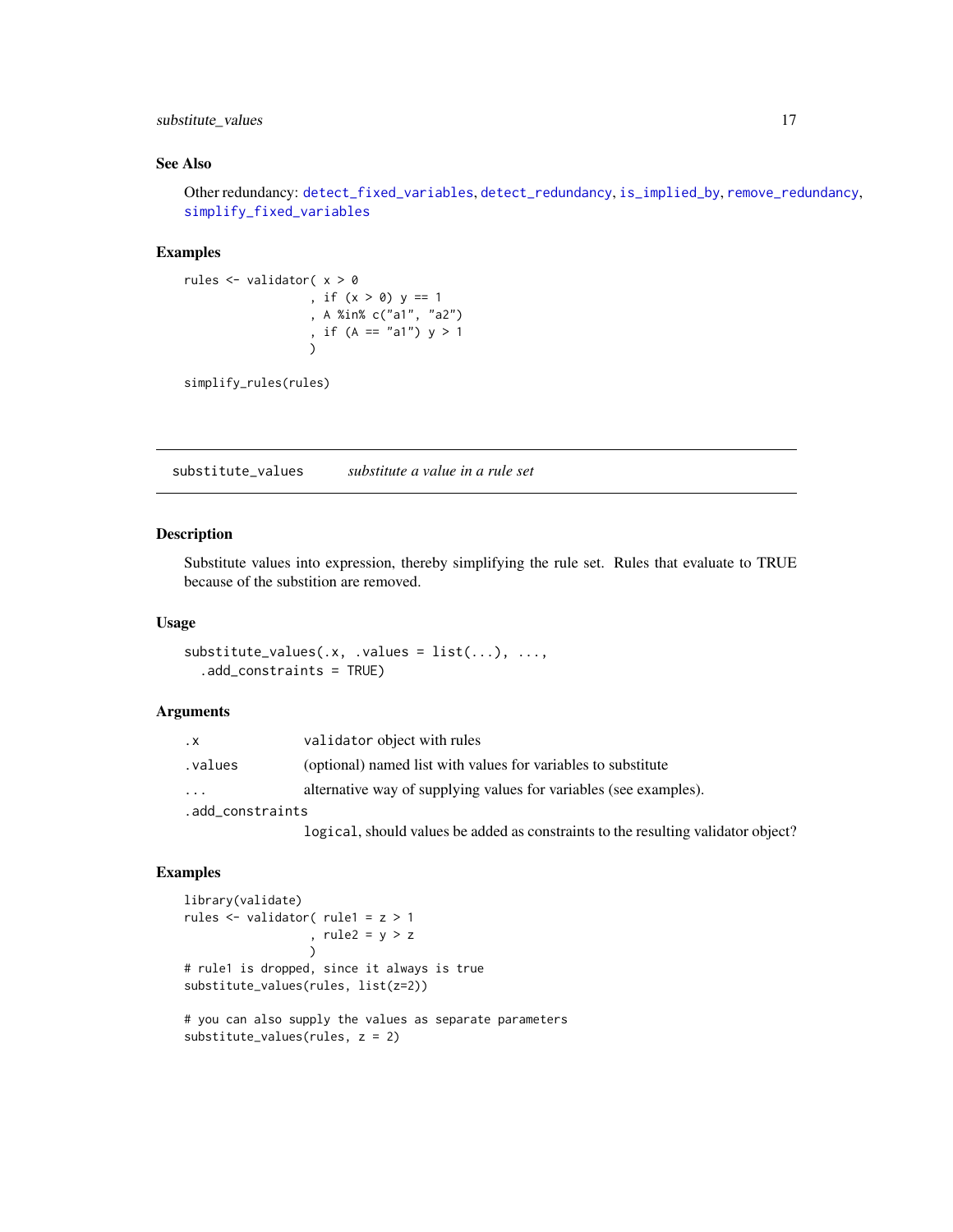```
# you can choose to not add substituted values as a constraint
substitute_values(rules, z = 2, .add_constraints = FALSE)
rules \le validator( rule1 = if (gender == "male") age >= 18 )
substitute_values(rules, gender="male")
substitute_values(rules, gender="female")
```
translate\_mip\_lp *translate linear rules into an lp problem*

## **Description**

translate linear rules into an lp problem

#### Usage

```
translate_mip_lp(rules, objective = NULL, eps = 0.001)
```
#### Arguments

| rules     | mip rules                        |
|-----------|----------------------------------|
| objective | function                         |
| eps       | accuracy for equality/inequality |

validatetools *Tools for validation rules*

#### Description

validatetools is a utility package for managing validation rule sets that are defined with [validate](#page-0-0). In production systems validation rule sets tend to grow organically and accumulate redundant or (partially) contradictory rules. 'validatetools' helps to identify problems with large rule sets and includes simplification methods for resolving issues.

## Problem detection

The following methods allow for problem detection:

- [is\\_infeasible](#page-10-1) checks a rule set for feasibility. An infeasible system must be corrected to be useful.
- [detect\\_boundary\\_num](#page-2-1) shows for each numerical variable the allowed range of values.
- [detect\\_boundary\\_cat](#page-1-1) shows for each categorical variable the allowed range of values.
- [detect\\_fixed\\_variables](#page-3-1) shows variables whose value is fixated by the rule set.
- [detect\\_redundancy](#page-5-1) shows which rules are already implied by other rules.

<span id="page-17-0"></span>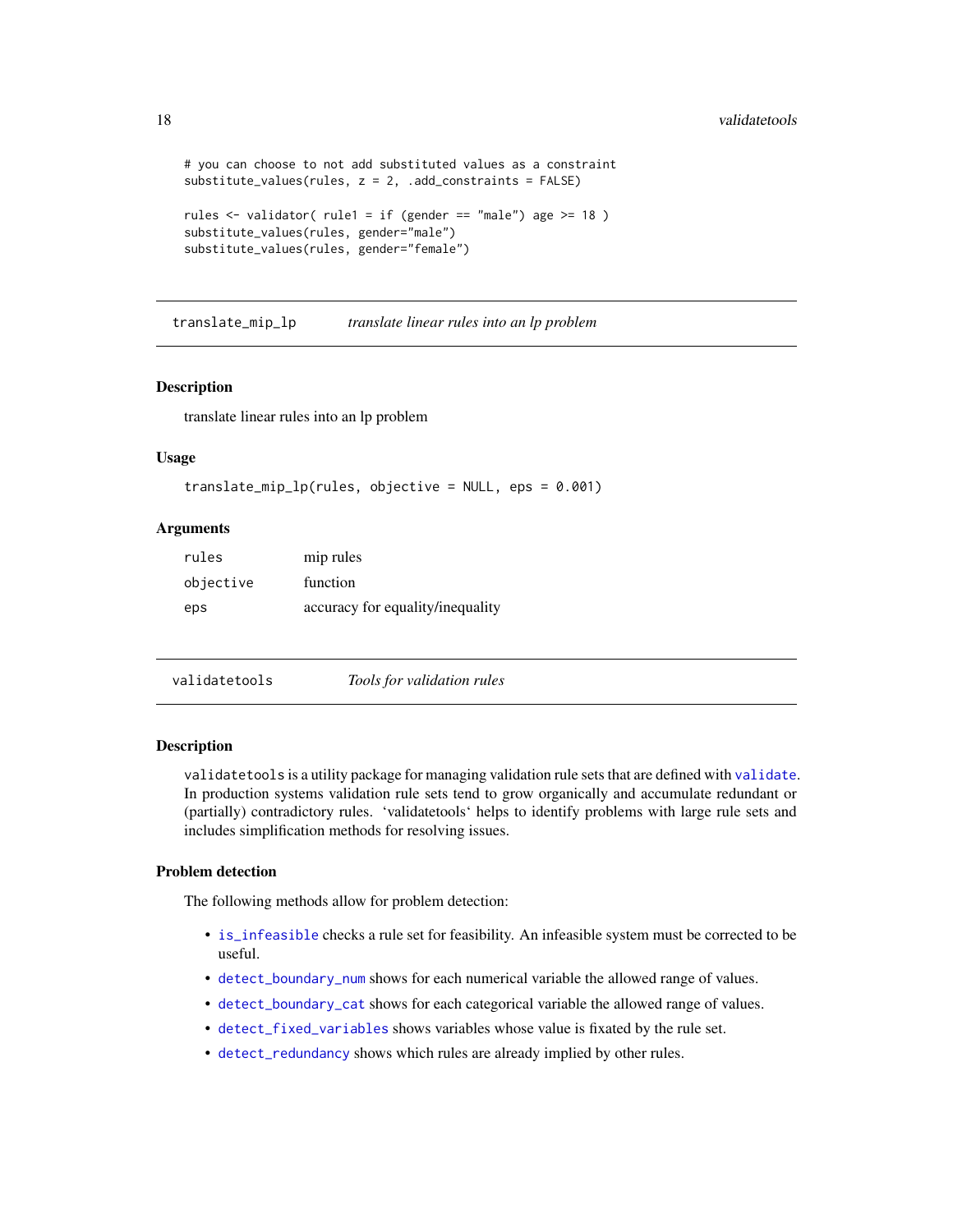## <span id="page-18-0"></span>validatetools and the set of the set of the set of the set of the set of the set of the set of the set of the set of the set of the set of the set of the set of the set of the set of the set of the set of the set of the se

## Simplifying rule set

The following methods detect possible simplifications and apply them to a rule set.

- [substitute\\_values](#page-16-1): replace variables with constants.
- [simplify\\_fixed\\_variables](#page-14-1): substitute the fixed variables with their values in a rule set.
- [simplify\\_conditional](#page-13-1): remove redundant (parts of) conditional rules.
- [remove\\_redundancy](#page-12-1): remove redundant rules.

## References

Statistical Data Cleaning with Applications in R, Mark van der Loo and Edwin de Jonge, ISBN: 978-1-118-89715-7